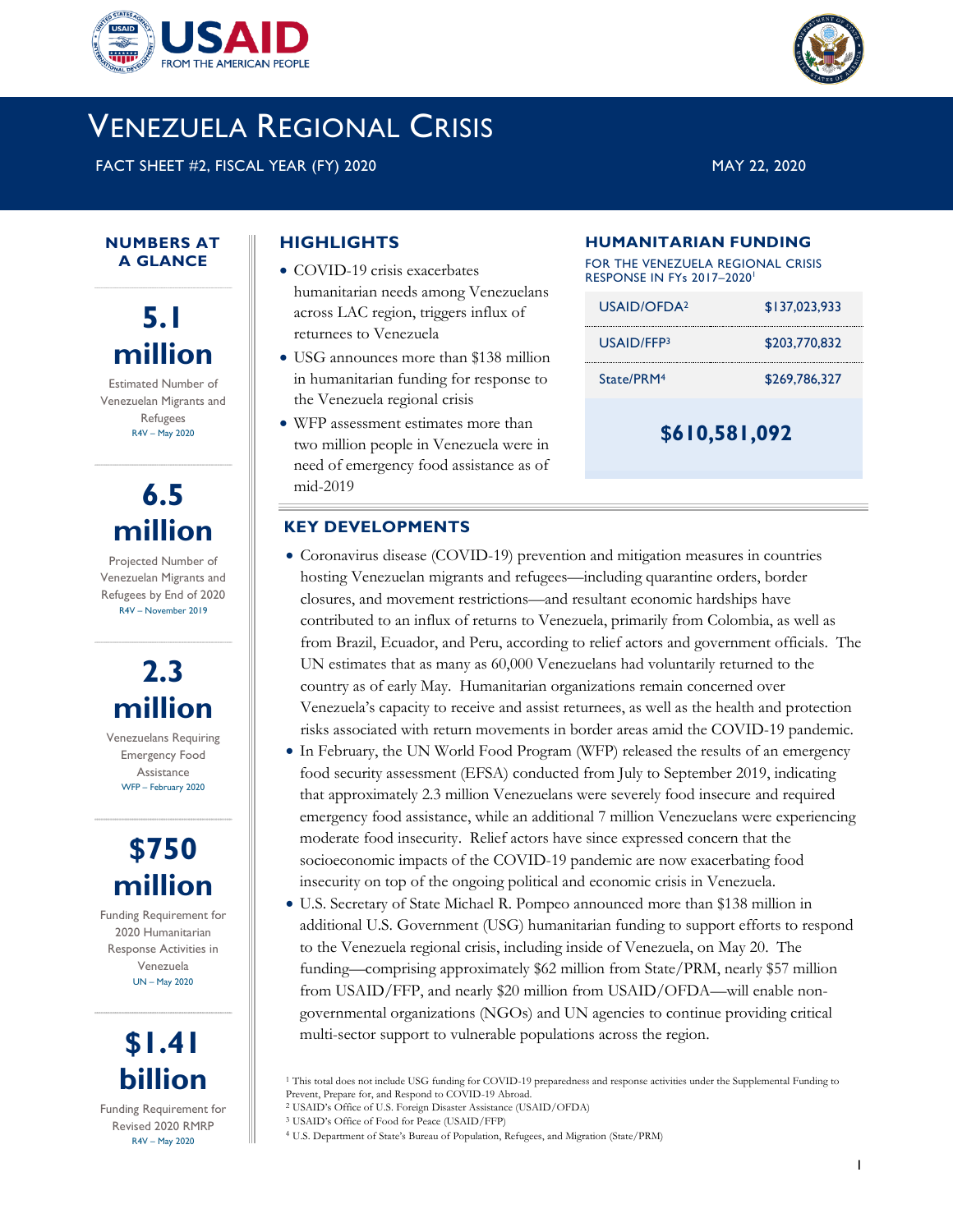## **COVID-19 REGIONAL IMPACT AND RESPONSE**

- The COVID-19 pandemic has not only exacerbated humanitarian needs inside Venezuela, but also compounded vulnerabilities among the approximately 4.3 million Venezuelan migrants and refugees residing in the Latin America and the Caribbean (LAC) region. As of early May, Colombia was hosting more than 1.8 million Venezuelans, followed by Peru, Chile, Ecuador, and Brazil, according to the Regional Interagency Coordination Platform for Refugees from Venezuela (R4V), led by the International Organization for Migration (IOM) and the Office of the UN High Commissioner for Refugees (UNHCR). While some host governments have incorporated Venezuelans into national COVID-19 prevention and response plans, and relief actors—including USG partners—have adapted programming to prioritize life-saving assistance in the context of COVID-19, many Venezuelans have been unable to meet basic needs under quarantine restrictions and social distancing measures, prompting thousands to return to Venezuela, often through informal and risky means.
- On May 12, R4V released the revised 2020 Refugee and Migrant Response Plan (RMRP) for the Venezuela regional crisis, requesting an additional \$439 million for COVID-19-related response activities, bringing the plan's total financial requirements to more than \$1.4 billion. While revised response priorities vary by country, the health sector requests the largest increase in financial contributions, amounting to nearly \$132 million across all RMRP countries. The revised RMRP also aims to ensure inclusion of Venezuelans in national social protection and livelihood responses; increase provision of cash assistance; and address the increased protection risks faced by migrants and refugees under COVID-19-related restrictions. As of May 22, the 2020 RMRP had only received approximately 6 percent, or \$88.7 million, of required funding.
- To support the response to the Venezuela regional crisis, USAID has allocated an additional \$8.5 million in humanitarian assistance for COVID-19 response activities in Colombia and \$9 million for Venezuela, aiming to support case management, disease surveillance, water, sanitation, and hygiene (WASH) supplies, and other critical activities.
- State/PRM has provided nearly \$8.9 million in additional COVID-19 funding for the Venezuela regional crisis response, including more than \$3.3 million inside Venezuela and nearly \$5.6 million in countries across the region.

#### **VENEZUELA**

- Following confirmation of the first COVID-19 cases in Venezuela on March 13, the regime of Venezuela's Nicolás Maduro declared a state of emergency and imposed a nationwide quarantine, suspending schools and all commercial activities, except those related to basic services, food, and health care operations. The quarantine was recently extended until June 12. As of May 22, regime authorities had identified 824 COVID-19 cases and 10 deaths in Venezuela according to the UN World Health Organization (WHO); however, some relief actors have expressed concern that, due to limitations of testing and reporting, the actual number of cases could be significantly higher.
- The quarantine measures in Venezuela have exacerbated humanitarian needs among vulnerable populations, limiting livelihoods opportunities for those dependent on the informal economy, as well as for people engaged in cross-border economic activity and individuals dependent on remittances, which have decreased due to the economic impact of the pandemic in neighboring countries, the UN reports. Meanwhile, prices have increased for some essential commodities, and ongoing hyperinflation further inhibits households from accessing sufficient food, medicine, and other basic needs.
- The COVID-19 pandemic and collapse of global oil prices have resulted in severe fuel shortages in Venezuela, disrupting food supply and distribution systems in some areas, the UN reports. Fuel shortages have also prevented some individuals from accessing medical care and other basic services, while long queues for gasoline pose an obstacle to social distancing measures, contributing to the risk of further COVID-19 transmission. Furthermore, fuel shortages and COVID-19-related movement restrictions have hindered the delivery of humanitarian assistance, according to the UN. While the Maduro regime had issued nearly 280 movement permits as of April 23 to some UN agencies, NGOs, and commercial companies to facilitate humanitarian access during the quarantine, the fuel shortages have continued to inhibit humanitarian movements in some areas.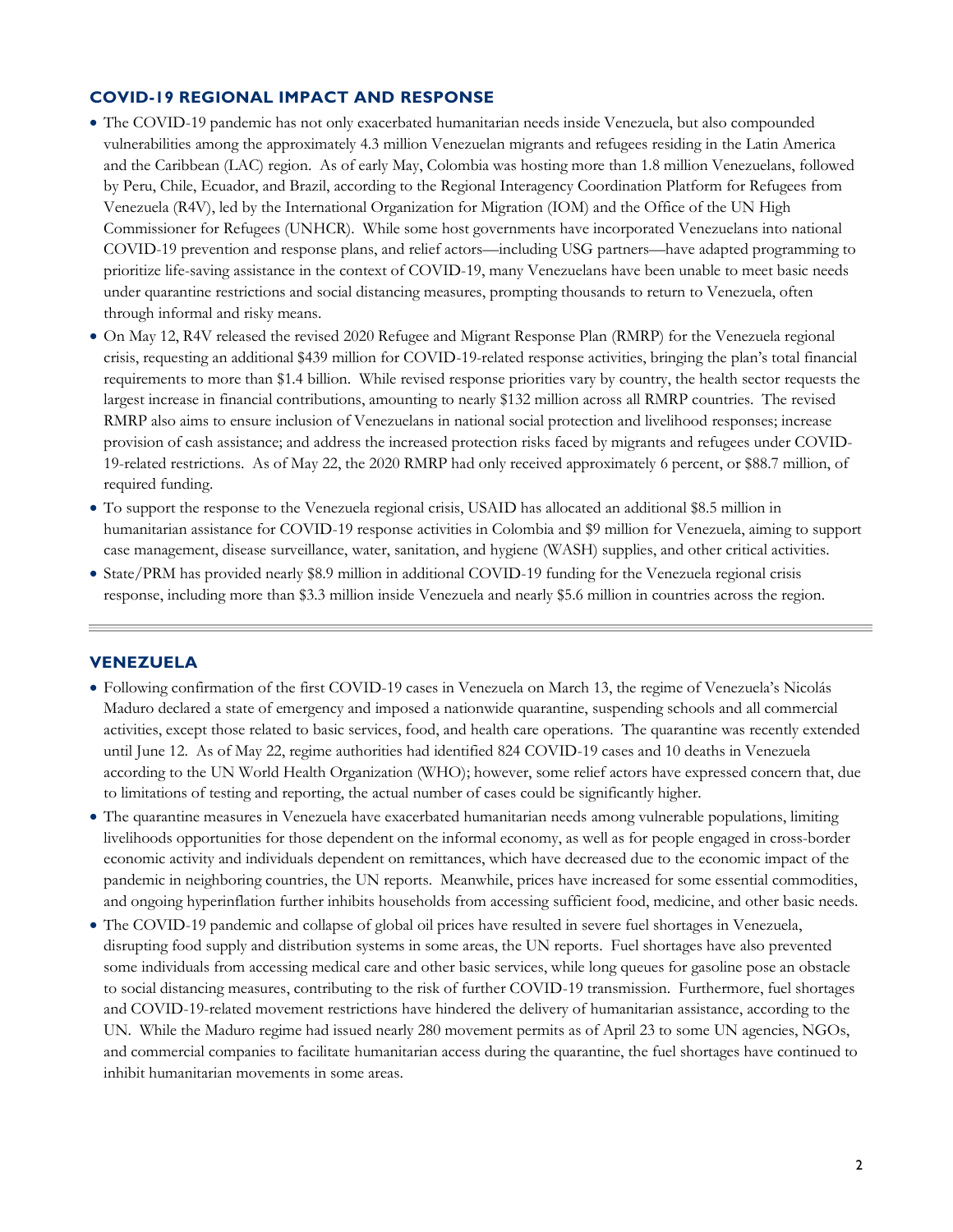- Relief actors caution that impacts of the COVID-19 pandemic and fuel shortages have further exacerbated food insecurity in Venezuela. Prior to the onset of the pandemic, approximately 2.3 million people in Venezuela—8 percent of the population—were experiencing severe food insecurity, according to the July–September 2019 WFP EFSA.
- In response to the COVID-19 crisis, the interim Government of Venezuela (GoV) released a National Emergency Plan and called for an urgent increase in international humanitarian assistance, noting that Venezuela's health system remains ill-equipped to adequately respond. The interim GoV also formed a COVID-19 commission of health professionals to provide technical guidance and issue informational updates. As of mid-May, a countrywide survey of health facilities conducted by the interim GoV health commission reported that 70 percent of surveyed health care facilities lacked consistent supply of soap, 40 percent lacked gloves, and 55 percent lacked protective masks, reflecting a consistently acute supply shortage since the near-daily survey began in late March; additionally, 95 percent of surveyed hospitals lacked running water.
- The UN released a multi-sector COVID-19 preparedness and response plan for Venezuela on April 10, requesting \$72.1 million—nested within the \$2 billion UN Global Humanitarian Response Plan for COVID-19—to augment national response efforts in coordination with UN agencies and NGOs operational in the country. The Pan American Health Organization (PAHO) and the UN Children's Fund (UNICEF) are leading the COVID-19 response, prioritizing capacity-building support for hospitals designated to treat COVID-19 patients, as well as additional health, risk communication, and WASH interventions for vulnerable populations. As of April 24, relief organizations had implemented COVID-19-related response activities benefitting approximately 864,000 people across 16 states in Venezuela, the UN reports.
- The UN COVID-19 preparedness and response plan also accounts for the needs of Venezuelan returnees, who must quarantine for 14 days upon entering the country in temporary shelters along the borders with Brazil and Colombia. While the total number of returnees since the onset of the COVID-19 crisis remains unclear, the UN estimates between 40,000 to 60,000 Venezuelans had voluntarily returned as of early May. UN agencies and other humanitarian organizations are providing multi-sector assistance for returnees at points of entry and in some of the temporary shelters; however, relief actors remain concerned over Venezuela's insufficient capacity to ensure safe quarantine measures and adequately manage the reception and reintegration of returnees.
- A humanitarian flight delivered 90 metric tons of medical supplies to Venezuela's capital city of Caracas on April 8 for PAHO, UNICEF, and other UN agencies. The supplies included hygiene kits, personal protective equipment, water treatment supplies, and other essential items to support the COVID-19 response. USAID funds supported a portion of the UNICEF supplies.
- Relief actors have adjusted programming to continue service provision during the national quarantine and prohibition on public gatherings. USAID partners in Venezuela continue critical food, health, protection, and WASH assistance, in some cases providing services remotely, while implementing measures to ensure staff and beneficiary safety.

## **BRAZIL**

- Brazil—which is experiencing the largest COVID-19 outbreak in the LAC region—was hosting nearly 253,500 Venezuelan migrants and refugees as of early May, according to the R4V. While Venezuelans in Brazil are able to access public health services, both Venezuelans and vulnerable host populations have increasingly struggled to access income-generating opportunities and other basic needs during the COVID-19 crisis, UNHCR reports.
- Venezuelans in Amazonas and Roraima states—including more than 4,000 indigenous Venezuelans—face particular challenges, as many reside in overcrowded shelters and spontaneous settlements with inadequate WASH facilities, according to the RMRP. With support from State/PRM partners IOM and UNHCR, the Government of Brazil (GoB) has implemented contingency plans to address COVID-19-related needs of Venezuelans and host communities in the two states. During the week of April 13, UNHCR supported the Brazilian Armed Forces to establish a field hospital and protection area in Roraima's Boa Vista municipality, with the capacity to serve up to 2,200 patients. Additionally, in Roraima's Pacaraima town, UNHCR established a COVID-19 isolation area in early April within the town's transit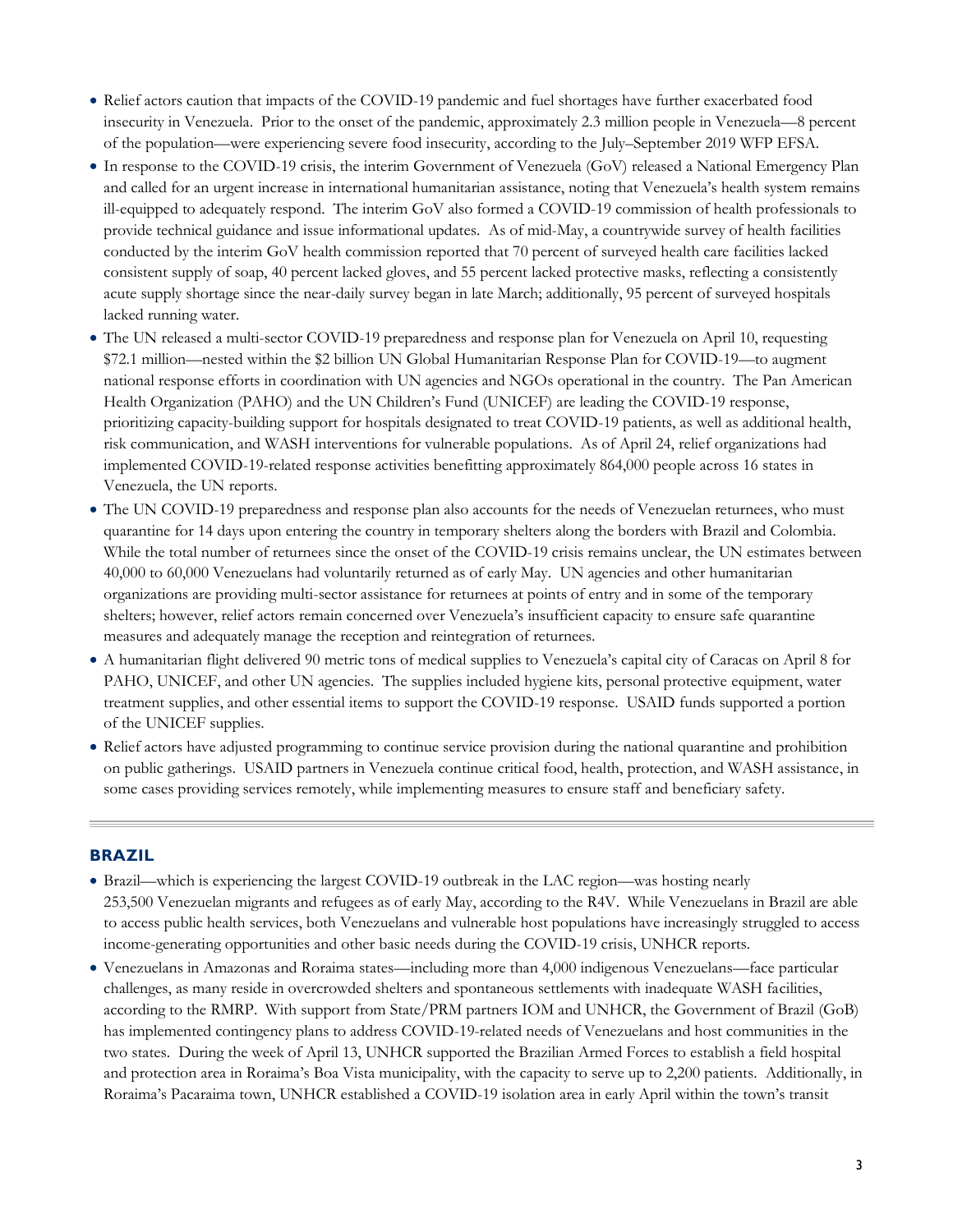center, where nearly 300 Venezuelan migrants and refugees reside, the majority of whom await relocation within Brazil. UNHCR also provided information on COVID-19 prevention measures to 15,000 Venezuelans across northern Brazil.

- UNHCR supports 13 formal shelters in the country hosting approximately 7,000 Venezuelans and has worked with local authorities to deactivate some overcrowded, spontaneous settlements, relocating Venezuelans to alternate temporary shelters to mitigate the risk of COVID-19 transmission. UNHCR has also scaled up emergency assistance to indigenous Venezuelans impacted by COVID-19, distributing approximately 4,300 relief items—including cleaning kits, sanitizing gel, and mosquito nets—to indigenous populations in Pará State in April.
- State/PRM continues support to UNHCR to facilitate socioeconomic integration programs for Venezuelans in Brazil during the COVID-19 crisis. In coordination with local authorities, the UN agency and its implementing partners assisted Venezuelans to manufacture approximately 1,000 protective masks in early May for distribution to residents and employees of a UNHCR-supported shelter in São Paulo municipality.
- On April 28, the GoB National Committee for Refugees (CONARE) granted refugee status to more than 770 Venezuelan children and adolescents, through virtual processing, as part of expedited procedures for the recognition of refugees approved in October 2019; to date, CONARE has approved more than 38,000 asylum claims. While eligibility for the expedited procedure normally requires individuals to be older than 18 years of age, the children and adolescents benefitted by the decision are dependents of Venezuelans who had already received refugee status and had requested the extension of this recognition to their family members. State/PRM supports UNHCR to assist CONARE in processing asylum claims in Brazil.

#### **COLOMBIA**

- Venezuelan migrants and refugees in Colombia have faced heightened vulnerabilities following the Government of Colombia (GoC)'s mid-March closure of international borders and late March imposition of a nationwide quarantine, which has hindered delivery of some humanitarian services. The Norwegian Refugee Council estimates that by early April, relief organizations had reduced activities along the Colombia–Venezuela border to less than a third of normal operations. Moreover, Venezuelans in Colombia—more than 1 million of whom lack regular migration status—largely rely on informal markets for income-generation, which have been significantly disrupted by COVID-19. The USGsupported Interagency Group for Mixed Migration Flows (GIFMM) conducted a rapid needs assessment in 20 departments from March 31 to April 8 among nearly 740 Venezuelan households, which identified widespread food, shelter, and employment needs, as well as an increase in negative coping mechanisms, with one-quarter of respondents reporting consumption of one meal per day during the quarantine. The RMRP also reports an increase in protection concerns among Venezuelan households in Colombia amid the COVID-19 crisis, including heightened gender-based violence and xenophobia.
- The COVID-19 crisis has triggered an influx of Venezuelans returning to Venezuela from Colombia. Despite official border closures, Colombian authorities opened the Simón Bolívar International Bridge near Cúcuta in Norte de Santander Department on April 4 to allow returns by buses facilitated by select local municipalities. Additional returns have occurred from Arauca Department and, to a lesser extent, La Guajira Department; by May 14, Colombian migration authorities reported that approximately 25,000 Venezuelans had returned from Colombia through these formal border crossings, with the number of informal crossings unclear. The spike in returnees, representing a new population of concern in the overall response, presents a challenge for local authorities and humanitarian organizations on both sides of the border, and relief actors have highlighted protection risks particularly among those returning through informal crossings, due to the presence of armed groups.
- While the GoC is not encouraging returns, Migración Colombia—the GoC customs and migration authority—began to coordinate with municipal authorities in late April to regulate the arrival of Venezuelans at border points and the number of returns permitted daily to mitigate health and humanitarian risks surrounding the voluntary returns. Migración Colombia cautioned on April 29 that informal, unregulated returns could be subject to administrative fees. Relief organizations are providing critical assistance to Venezuelans in transit near the border crossings, including health screenings, access to WASH facilities, and distribution of emergency food kits by USAID partner WFP. UNHCR and other humanitarian agencies, however, have reiterated a collective posture against returns due to the health and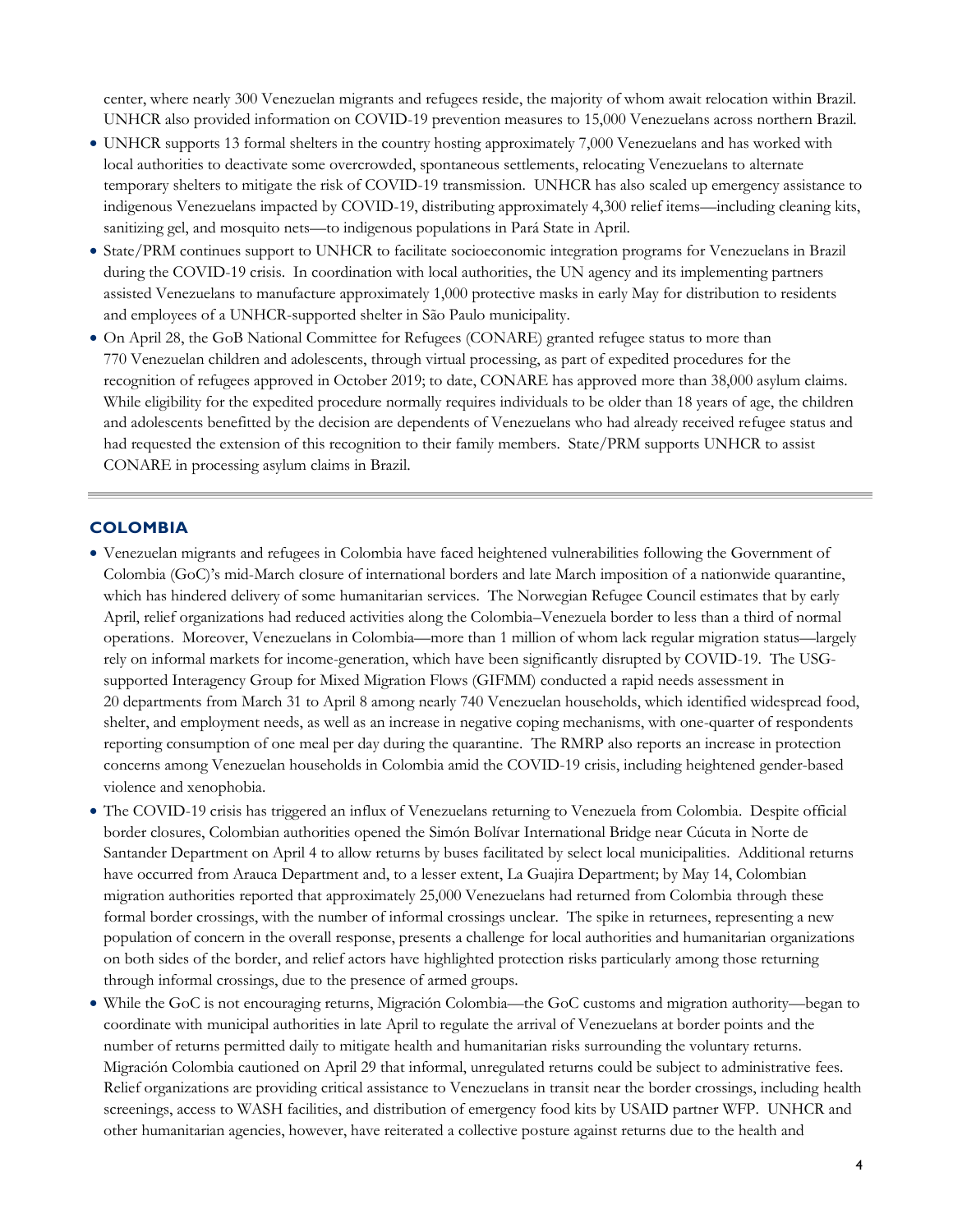protection concerns, and as a result are not providing support to facilitate returns. Additionally, the GoC and relief actors continue to bolster assistance to Venezuelans in Colombia to mitigate challenges facing Venezuelans during the quarantine.

- Due to COVID-19-related impacts on income-generation, vulnerable Venezuelans have faced increasing difficulty meeting basic needs, including rental payments, resulting in evictions and lack of access to shelter during the nationwide quarantine. In response, two USAID-supported NGO consortia have scaled up and expanded multi-purpose cash assistance (MPCA) programming, mobilizing emergency cash transfers for Venezuelans at risk of eviction in Antioquia, La Guajira, and Norte de Santander departments, as well as the capital city of Bogotá, in April.
- USAID partner WFP continues to provide emergency food assistance across Colombia, as well as adapt ongoing food assistance operations in response to the impacts of COVID-19. With \$30 million in FY20 support from USAID, WFP aims to reach nearly 600,000 Venezuelans, Colombian returnees, and affected host community members with cash transfers for food, food vouchers, hot meals in community kitchens, in-kind food kits for Venezuelans in transit, and emergency school feeding activities.
- USAID partners continue to provide critical health assistance for Venezuelan populations in Colombia, shifting to phone-based care for select health services while continuing to offer essential in-person services at supported clinics, enforcing infection prevention and control and social distancing protocols to mitigate transmission risks. In March and April, USAID partner Americares facilitated outpatient health consultations for more than 19,000 Venezuelans through ten supported clinics in eight departments. Additionally, between November 15, 2019 and March 30, USAID partner ADRA reached nearly 12,500 Venezuelan migrants and refugees with health and WASH services, including medicine, laboratory testing, hygiene and handwashing promotion, and distribution of vouchers for WASH supplies.
- State/PRM partner Pan American Development Foundation (PADF) shifted its programming to provide legal assistance by phone, reaching nearly 530 Venezuelans in seven cities from April 21 to May 4; PADF also conducts remote health monitoring and psychosocial support services by phone. Additionally, PADF continues to establish relationships with businesses exempt from the GoC nationwide quarantine to create job opportunities for Venezuelan migrants and refugees.

#### **ECUADOR**

- More than 363,000 Venezuelan migrants and refugees were residing in Ecuador as of early May, the R4V reports, many of whom have experienced loss of income, as well as increased food and shelter needs due to COVID-19 movement restrictions and quarantine measures. Some migrant and refugee-hosting shelters either closed or suspended new arrivals due to the fear of infection and increasing levels of xenophobia, and many Venezuelans were evicted from their houses due to inability to pay rent, according to the RMRP. Results of an early April interagency rapid needs assessment, which surveyed Venezuelans along with host communities, indicated that priority needs during the COVID-19 crisis are food assistance, employment opportunities, shelter, and health care. Meanwhile, nearly 50 percent of relief activities for Venezuelans and host communities implemented by R4V partners were suspended under the quarantine, while others adapted the modality of interventions, focusing largely on cash-based assistance.
- While the Government of Ecuador began to ease some COVID-19-related restrictions in early May, relief actors including USG partners—have continued emergency assistance activities, while adapting programming to prevent the spread of COVID-19. Despite the ongoing impacts of COVID-19, USAID partner WFP continues to provide lifesaving emergency food assistance across Ecuador. With \$15 million in FY20 support, WFP aims to provide more than 130,000 Venezuelans, Colombian refugees, and affected host community members with food vouchers, hot meals in shelters and community kitchens, and in-kind food kits for vulnerable populations in transit.
- In light of the COVID-19 crisis, State/PRM partners UNHCR and HIAS accelerated the implementation of an MPCA program for Venezuelans in Ecuador, launching the program ahead of schedule in late March. Another State/PRM partner, CARE, distributed emergency MPCA in April to more than 700 Ecuadorian and Venezuelan households; CARE also provided virtual medical and legal advice, as well as psychosocial support, to nearly 1,400 Venezuelans during the month.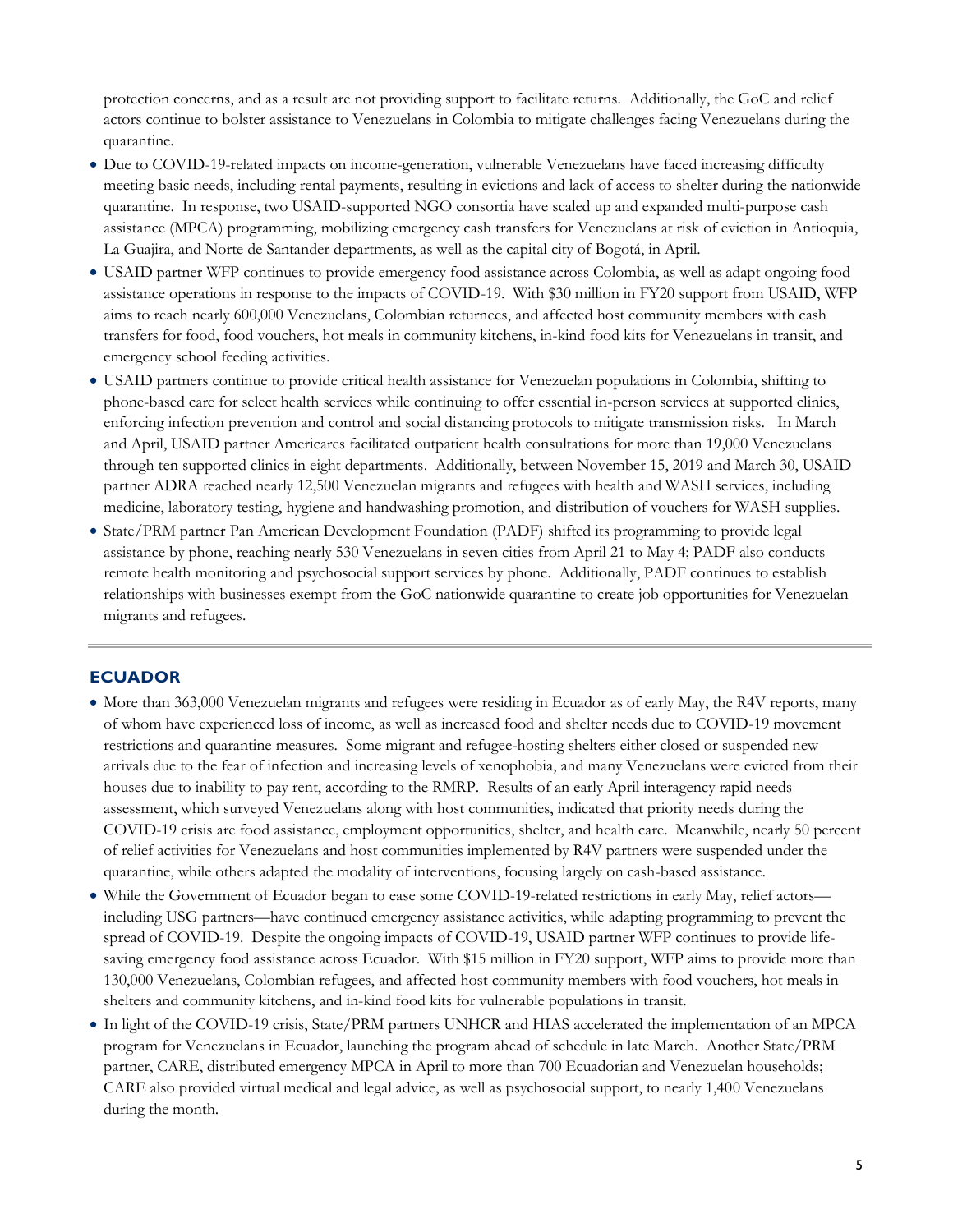### **PERU**

- As part of COVID-19 mitigation measures, the Government of Peru has suspended national asylum and migrant registration; however, on March 7, migration officials authorized the issuance of temporary stay permits and national identity cards for foreign citizens who had begun procedures to obtain the documents prior to the COVID-19 crisis; the documents will ease current mobility restrictions affecting undocumented Venezuelan refugees and migrants, R4V reports. Overall, Peru hosted more than 861,000 Venezuelan migrants and refugees as of early May.
- Humanitarian actors report that access to food is the most immediate need for Venezuelans in Peru; Save the Children Federation (SCF) released a mid-April statement indicating that nutritional outcomes for many Venezuelan families have worsened as a result of the social isolation measures.
- USAID partners have scaled up assistance to support vulnerable Venezuelans amid the COVID-19 crisis in Peru. With \$3 million in additional support from USAID, SCF extended its MPCA program through June, providing an emergency COVID-19 transfer to approximately 8,900 Venezuelan households across the country. With more than \$13.5 million in FY20 support, World Vision will continue ongoing MPCA activities and the provision of hot meals in community kitchens, as well as commence complementary livelihoods and protection activities aimed at meeting basic needs for vulnerable Venezuelans and host community members in Peru.
- In response to increased demand for food assistance, State/PRM partner Refugee Education Trust (RET) carried out a pilot project with a national supermarket chain to procure and deliver food kits benefitting nearly 100 Venezuelan migrant and refugees in the capital city of Lima from April 17 to 30. RET also provided MPCA to more than 230 Venezuelans in Peru's Lima and Arequipa regions during the second half of March.

## **CONTEXT**

- Deteriorating economic and political conditions—characterized by hyperinflation—in the Bolivarian Republic of Venezuela have decreased households' access to food, medicine, and health care; contributed to increasing humanitarian needs; and triggered an influx of Venezuelans into neighboring countries, primarily to Brazil, Chile, Colombia, Ecuador, and Peru. By May 2020, nearly 5.1 million Venezuelans were living outside of Venezuela.
- The population influx has increased in the past years and is straining available services, especially in border areas of Brazil, Colombia, Ecuador, and Peru. Recent assessments indicate that food, health care, and WASH support are among the most urgent humanitarian needs of vulnerable populations, including Venezuelans, Colombian returnees, and host communities in border regions. The outflow of people from Venezuela is also contributing to increased public health concerns throughout the region, particularly with regard to overburdened health care systems and the spread of infectious diseases.
- In addition to supporting ongoing regional response activities, USAID and State/PRM staff based throughout the region and in Washington, D.C., are monitoring the humanitarian situation in close coordination with relevant host governments, donor governments, NGOs, and UN counterparts.

| <b>IMPLEMENTING PARTNER ACTIVITY</b> |                                | <b>LOCATION</b> | <b>AMOUNT</b> |
|--------------------------------------|--------------------------------|-----------------|---------------|
|                                      | <b>ARGENTINA</b>               |                 |               |
|                                      | <b>FY 2020</b>                 |                 |               |
|                                      | <b>State/PRM</b>               |                 |               |
| <b>IOM</b>                           | <b>Multi-Sector Assistance</b> | Countrywide     | \$600,000     |

#### **USG HUMANITARIAN FUNDING FOR THE VENEZUELA REGIONAL CRISIS RESPONSE IN FY 2020**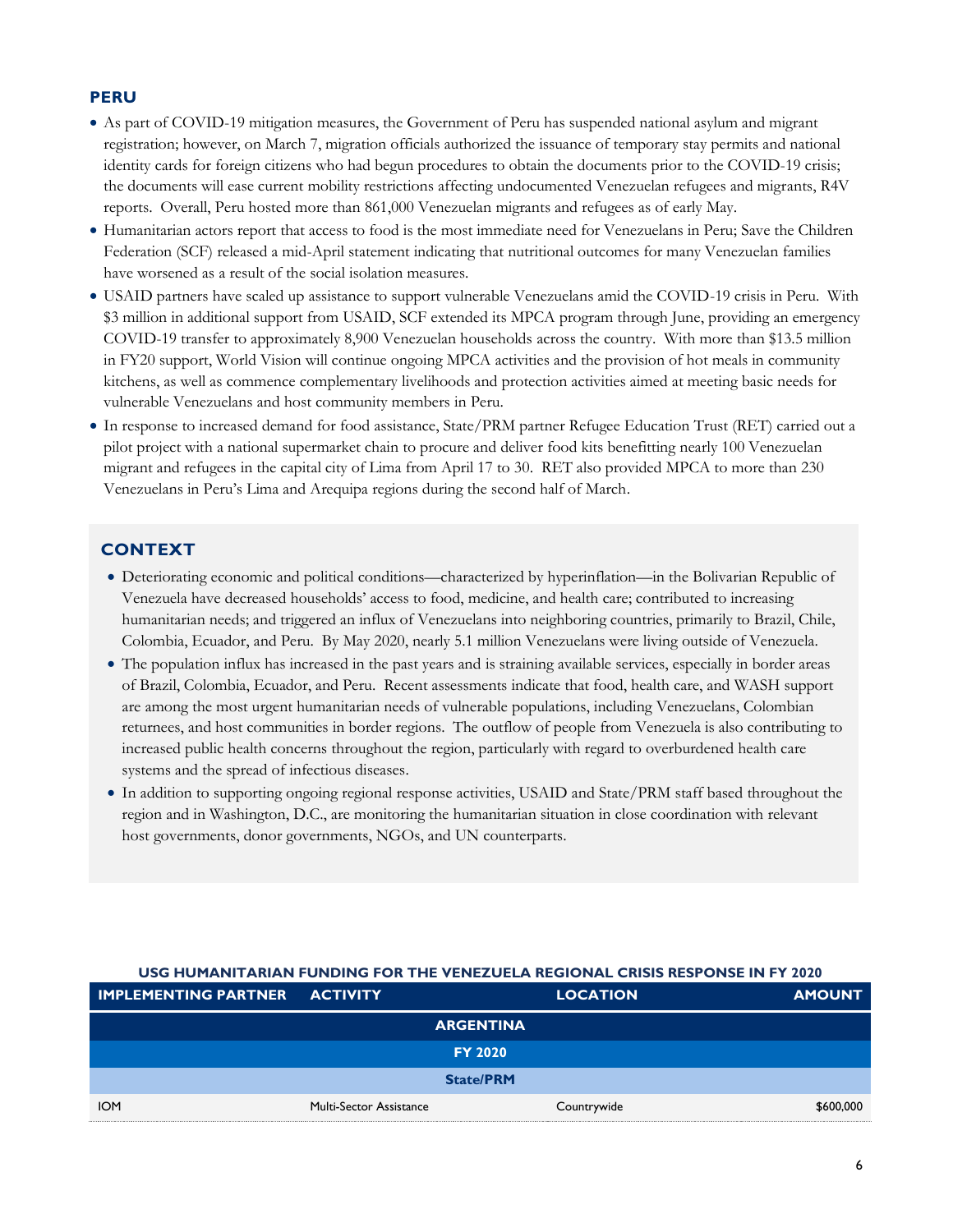| <b>UNHCR</b>                                                                            | Multi-Sector Assistance                                                           | Countrywide | \$1,200,000  |
|-----------------------------------------------------------------------------------------|-----------------------------------------------------------------------------------|-------------|--------------|
| <b>TOTAL STATE/PRM FUNDING IN ARGENTINA IN FY 2020</b>                                  |                                                                                   |             | \$1,800,000  |
| <b>TOTAL USG FUNDING IN ARGENTINA FOR THE VENEZUELA REGIONAL RESPONSE IN FY 2020</b>    |                                                                                   |             | \$1,800,000  |
| TOTAL USG FUNDING IN ARGENTINA FOR THE VENEZUELA REGIONAL RESPONSE IN FYs 2017-<br>2020 |                                                                                   | \$7,360,964 |              |
|                                                                                         | <b>ARUBA</b>                                                                      |             |              |
|                                                                                         | <b>FY 2020</b>                                                                    |             |              |
|                                                                                         | <b>State/PRM</b>                                                                  |             |              |
| <b>IOM</b>                                                                              | Multi-Sector Assistance                                                           | Countrywide | \$75,000     |
| <b>TOTAL STATE/PRM FUNDING IN ARUBA IN FY 2020</b>                                      |                                                                                   |             | \$75,000     |
|                                                                                         | <b>TOTAL USG FUNDING IN ARUBA FOR THE VENEZUELA REGIONAL RESPONSE IN FY 2020</b>  |             | \$75,000     |
|                                                                                         | TOTAL USG FUNDING IN ARUBA FOR THE VENEZUELA REGIONAL RESPONSE IN FYs 2017-2020   |             | \$901,949    |
|                                                                                         | <b>BOLIVIA</b>                                                                    |             |              |
|                                                                                         | <b>FY 2020</b>                                                                    |             |              |
|                                                                                         | <b>State/PRM</b>                                                                  |             |              |
| <b>IOM</b>                                                                              | <b>Multi-Sector Assistance</b>                                                    | Countrywide | \$45,000     |
| <b>UNHCR</b>                                                                            | <b>Multi-Sector Assistance</b>                                                    | Countrywide | \$500,000    |
| <b>TOTAL STATE/PRM FUNDING IN BOLIVIA IN FY 2020</b>                                    |                                                                                   |             | \$545,000    |
| <b>TOTAL USG FUNDING IN BOLIVIA FOR THE VENEZUELA REGIONAL RESPONSE IN FY 2020</b>      |                                                                                   | \$545,000   |              |
| TOTAL USG FUNDING IN BOLIVIA FOR THE VENEZUELA REGIONAL RESPONSE IN FYs 2017-2020       |                                                                                   |             |              |
|                                                                                         |                                                                                   |             | \$545,000    |
|                                                                                         | <b>BRAZIL</b>                                                                     |             |              |
|                                                                                         | <b>FY 2020</b>                                                                    |             |              |
|                                                                                         | <b>State/PRM</b>                                                                  |             |              |
| <b>IOM</b>                                                                              | Multi-Sector Assistance                                                           | Countrywide | \$350,000    |
| <b>UNHCR</b>                                                                            | Multi-Sector Assistance                                                           | Countrywide | \$2,100,000  |
| The UN Children's Fund (UNICEF)                                                         | Education, Health, Multi-Sector Assistance,<br>Protection, WASH                   | Countrywide | \$1,700,000  |
| <b>TOTAL STATE/PRM FUNDING IN BRAZIL IN FY 2020</b>                                     |                                                                                   |             | \$4,150,000  |
|                                                                                         | <b>USAID/OFDA</b>                                                                 |             |              |
|                                                                                         | Program Support                                                                   | Countrywide | \$4,201      |
| <b>TOTAL USAID/OFDA FUNDING IN BRAZIL IN FY 2020</b>                                    |                                                                                   |             | \$4,201      |
|                                                                                         | <b>TOTAL USG FUNDING IN BRAZIL FOR THE VENEZUELA REGIONAL RESPONSE IN FY 2020</b> |             | \$4,154,201  |
|                                                                                         | TOTAL USG FUNDING IN BRAZIL FOR THE VENEZUELA REGIONAL RESPONSE IN FYs 2017-2020  |             | \$45,716,878 |
|                                                                                         | <b>CHILE</b>                                                                      |             |              |
|                                                                                         | <b>FY 2020</b>                                                                    |             |              |
|                                                                                         | <b>State/PRM</b>                                                                  |             |              |
| <b>IOM</b>                                                                              | Multi-Sector Assistance                                                           | Countrywide | \$1,700,000  |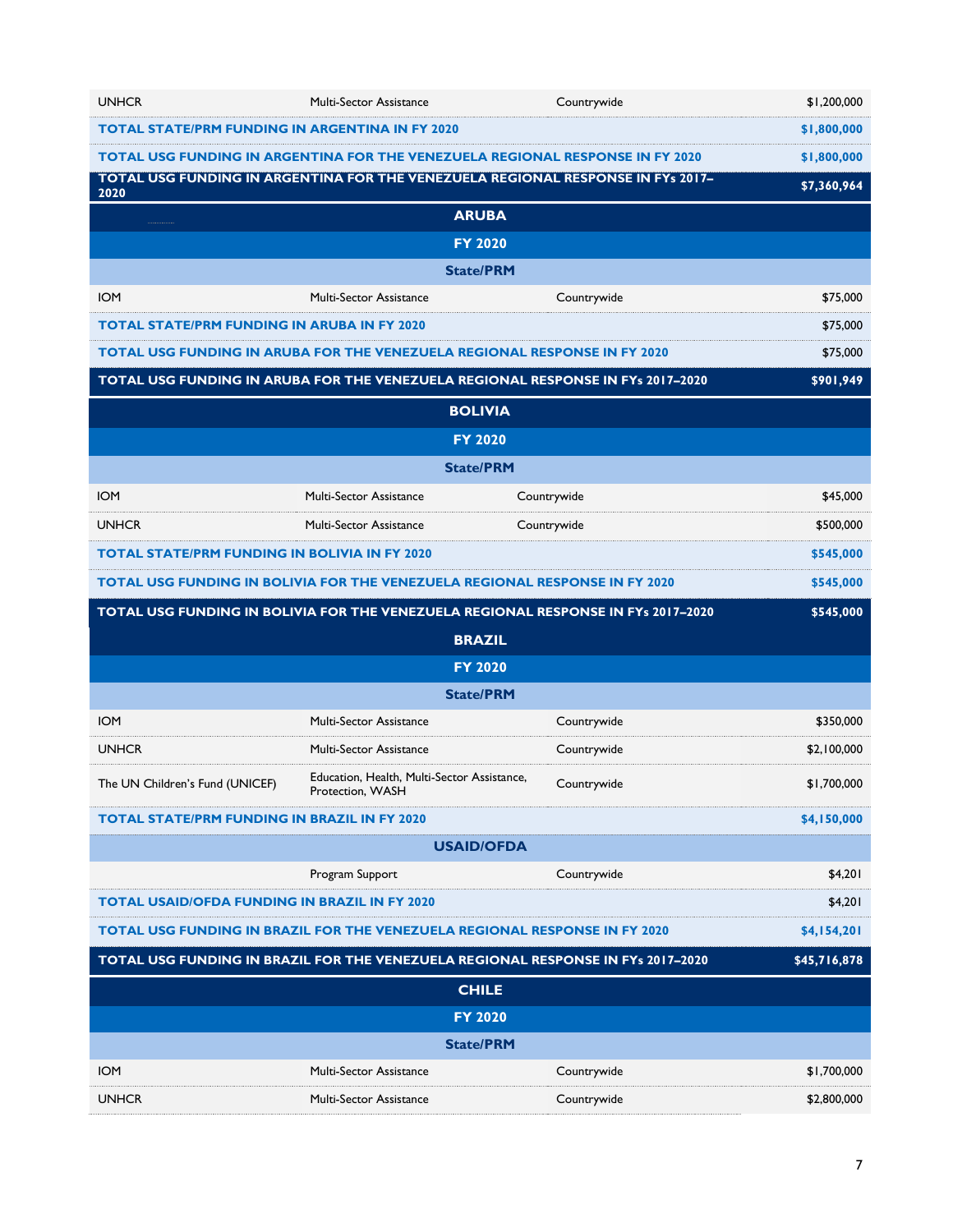| <b>UNICEF</b>                                                                   | Education, Health, Multi-Sector Assistance,<br>Protection, WASH                       | Countrywide                                                                       | \$40,000      |
|---------------------------------------------------------------------------------|---------------------------------------------------------------------------------------|-----------------------------------------------------------------------------------|---------------|
| <b>TOTAL STATE/PRM FUNDING IN CHILE IN FY 2020</b>                              |                                                                                       |                                                                                   | \$4,540,000   |
|                                                                                 | <b>TOTAL USG FUNDING IN CHILE FOR THE VENEZUELA REGIONAL RESPONSE IN FY 2020</b>      |                                                                                   | \$4,540,000   |
| TOTAL USG FUNDING IN CHILE FOR THE VENEZUELA REGIONAL RESPONSE IN FYs 2017-2020 |                                                                                       | \$6,290,000                                                                       |               |
|                                                                                 | <b>COLOMBIA</b>                                                                       |                                                                                   |               |
|                                                                                 | <b>FY 2020</b>                                                                        |                                                                                   |               |
|                                                                                 | <b>State/PRM</b>                                                                      |                                                                                   |               |
| <b>IOM</b>                                                                      | Multi-Sector Assistance                                                               | Countrywide                                                                       | \$11,500,000  |
| <b>UNHCR</b>                                                                    | Multi-Sector Assistance                                                               | Countrywide                                                                       | \$5,700,000   |
| <b>UNICEF</b>                                                                   | Education, Health, Multi-Sector Assistance,<br>Protection, WASH                       | Countrywide                                                                       | \$1,800,000   |
| <b>TOTAL STATE/PRM FUNDING IN COLOMBIA IN FY 2020</b>                           |                                                                                       |                                                                                   | \$19,000,000  |
|                                                                                 | <b>USAID/FFP</b>                                                                      |                                                                                   |               |
| <b>WFP</b>                                                                      | Food Vouchers, Local, Regional, and<br>International Procurement                      | Arauca, Atlántico, Cesar, La<br>Guajira, Magdalena, Nariño, Norte<br>de Santander | \$30,000,000  |
| <b>TOTAL USAID/FFP FUNDING IN COLOMBIA IN FY 2020</b>                           |                                                                                       |                                                                                   | \$30,000,000  |
|                                                                                 | <b>USAID/OFDA</b>                                                                     |                                                                                   |               |
| <b>iMMAP</b>                                                                    | <b>HCIM</b>                                                                           | Countrywide                                                                       | \$1,287,071   |
|                                                                                 | Program Support                                                                       | Countrywide                                                                       | \$454,215     |
| <b>TOTAL USAID/OFDA FUNDING IN COLOMBIA IN FY 2020</b>                          |                                                                                       |                                                                                   | \$1,741,286   |
|                                                                                 | <b>TOTAL USG FUNDING IN COLOMBIA FOR THE VENEZUELA REGIONAL RESPONSE IN FY 2020</b>   |                                                                                   | \$50,741,286  |
| 2020                                                                            | TOTAL USG FUNDING IN COLOMBIA FOR THE VENEZUELA REGIONAL RESPONSE IN FYs 2017-        |                                                                                   | \$265,384,290 |
|                                                                                 | <b>COSTA RICA</b>                                                                     |                                                                                   |               |
|                                                                                 | <b>FY 2020</b>                                                                        |                                                                                   |               |
|                                                                                 | <b>State/PRM</b>                                                                      |                                                                                   |               |
| <b>IOM</b>                                                                      | Multi-Sector Assistance                                                               | Countrywide                                                                       | \$125,000     |
| <b>UNHCR</b>                                                                    | Multi-Sector Assistance                                                               | Countrywide                                                                       | \$300,000     |
| <b>TOTAL STATE/PRM FUNDING IN COSTA RICA IN FY 2020</b>                         |                                                                                       |                                                                                   | \$425,000     |
|                                                                                 | <b>TOTAL USG FUNDING IN COSTA RICA FOR THE VENEZUELA REGIONAL RESPONSE IN FY 2020</b> |                                                                                   | \$425,000     |
| 2020                                                                            | TOTAL USG FUNDING IN COSTA RICA FOR THE VENEZUELA REGIONAL RESPONSE IN FYs 2017-      |                                                                                   | \$4,838,995   |
|                                                                                 | <b>CURAÇAO</b>                                                                        |                                                                                   |               |
|                                                                                 | <b>FY 2020</b>                                                                        |                                                                                   |               |
|                                                                                 | <b>State/PRM</b>                                                                      |                                                                                   |               |
| <b>IOM</b>                                                                      | Multi-Sector Assistance                                                               | Countrywide                                                                       | \$75,000      |
| <b>TOTAL STATE/PRM FUNDING IN CURAÇAO IN FY 2020</b>                            |                                                                                       |                                                                                   |               |
|                                                                                 |                                                                                       |                                                                                   | \$75,000      |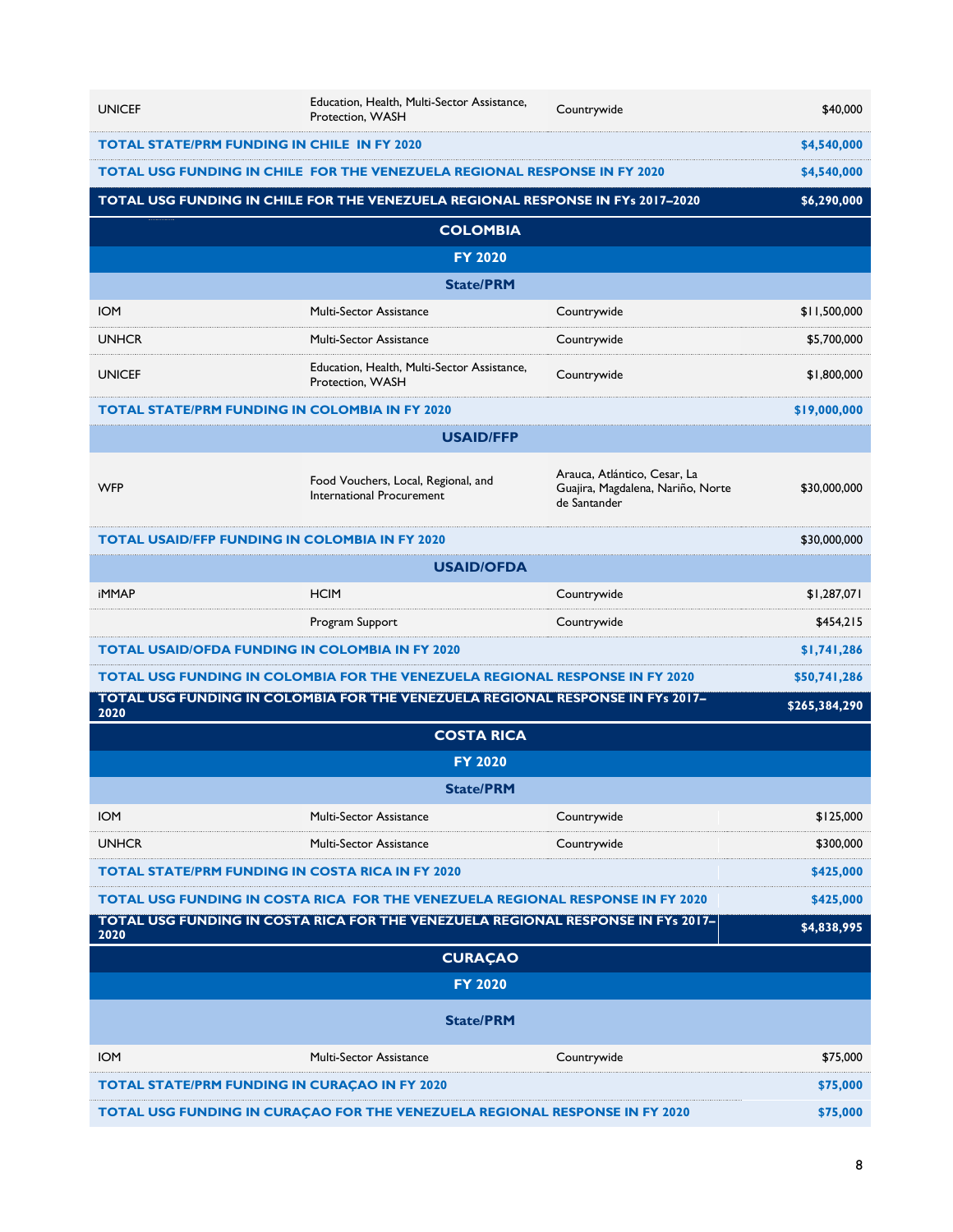|                                                                                   | TOTAL USG FUNDING IN CURAÇAO FOR THE VENEZUELA REGIONAL RESPONSE IN FYs 2017-2020                  |              | \$250,000    |
|-----------------------------------------------------------------------------------|----------------------------------------------------------------------------------------------------|--------------|--------------|
|                                                                                   | <b>DOMINICAN REPUBLIC</b>                                                                          |              |              |
|                                                                                   | <b>FY 2020</b>                                                                                     |              |              |
|                                                                                   | <b>State/PRM</b>                                                                                   |              |              |
| <b>IOM</b>                                                                        | <b>Multi-Sector Assistance</b>                                                                     | Countrywide  | \$250,000    |
| <b>UNHCR</b>                                                                      | <b>Multi-Sector Assistance</b>                                                                     | Countrywide  | \$400,000    |
|                                                                                   | <b>TOTAL STATE/PRM FUNDING IN DOMINICAN REPUBLIC IN FY 2020</b>                                    |              | \$650,000    |
| <b>FY 2020</b>                                                                    | TOTAL USG FUNDING IN DOMINICAN REPUBLIC FOR THE VENEZUELA REGIONAL RESPONSE IN                     |              | \$650,000    |
| FYs 2017-2020                                                                     | TOTAL USG FUNDING IN DOMINICAN REPUBLIC FOR THE VENEZUELA REGIONAL RESPONSE IN                     |              | \$1,288,000  |
|                                                                                   | <b>ECUADOR</b>                                                                                     |              |              |
|                                                                                   | <b>FY 2020</b>                                                                                     |              |              |
|                                                                                   | <b>State/PRM</b>                                                                                   |              |              |
| <b>IOM</b>                                                                        | Multi-Sector Assistance                                                                            | Countrywide  | \$5,300,000  |
| <b>UNHCR</b>                                                                      | Multi-Sector Assistance                                                                            | Countrywide  | \$3,300,000  |
| <b>UNICEF</b>                                                                     | Education, Health, Multi-Sector Assistance,<br>Protection, WASH                                    | Countrywide  | \$1,800,000  |
|                                                                                   | <b>TOTAL STATE/PRM FUNDING IN ECUADOR IN FY 2020</b>                                               |              | \$10,400,000 |
|                                                                                   | <b>USAID/FFP</b>                                                                                   |              |              |
| <b>WFP</b>                                                                        | Food Vouchers; Local, Regional, and<br>International Procurement; Complementary<br><b>Services</b> | Countrywide  | \$15,000,000 |
|                                                                                   | <b>TOTAL USAID/FFP FUNDING IN ECUADOR IN FY 2020</b>                                               |              | \$15,000,000 |
|                                                                                   | <b>TOTAL USG FUNDING IN ECUADOR FOR THE VENEZUELA REGIONAL RESPONSE IN FY 2020</b>                 |              | \$25,400,000 |
| TOTAL USG FUNDING IN ECUADOR FOR THE VENEZUELA REGIONAL RESPONSE IN FYs 2017-2020 |                                                                                                    | \$80,603,194 |              |
|                                                                                   | <b>GUYANA</b>                                                                                      |              |              |
|                                                                                   | <b>FY 2020</b>                                                                                     |              |              |
|                                                                                   | <b>State/PRM</b>                                                                                   |              |              |
| <b>IOM</b>                                                                        | Multi-Sector Assistance                                                                            | Countrywide  | \$400,000    |
| <b>UNHCR</b>                                                                      | <b>Multi-Sector Assistance</b>                                                                     | Countrywide  | \$800,000    |
| <b>UNICEF</b>                                                                     | Education, Health, Multi-Sector Assistance,<br>Protection, WASH                                    | Countrywide  | \$150,000    |
|                                                                                   | <b>TOTAL STATE/PRM FUNDING IN GUYANA IN FY 2020</b>                                                |              | \$1,200,000  |
|                                                                                   | <b>TOTAL USG FUNDING IN GUYANA FOR THE VENEZUELA REGIONAL RESPONSE IN FY 2020</b>                  |              | \$1,200,000  |
|                                                                                   | TOTAL USG FUNDING IN GUYANA FOR THE VENEZUELA REGIONAL RESPONSE IN FYs 2017-2020                   |              | \$4,770,632  |
|                                                                                   | <b>MEXICO</b>                                                                                      |              |              |
|                                                                                   | <b>FY 2020</b>                                                                                     |              |              |
|                                                                                   | <b>State/PRM</b>                                                                                   |              |              |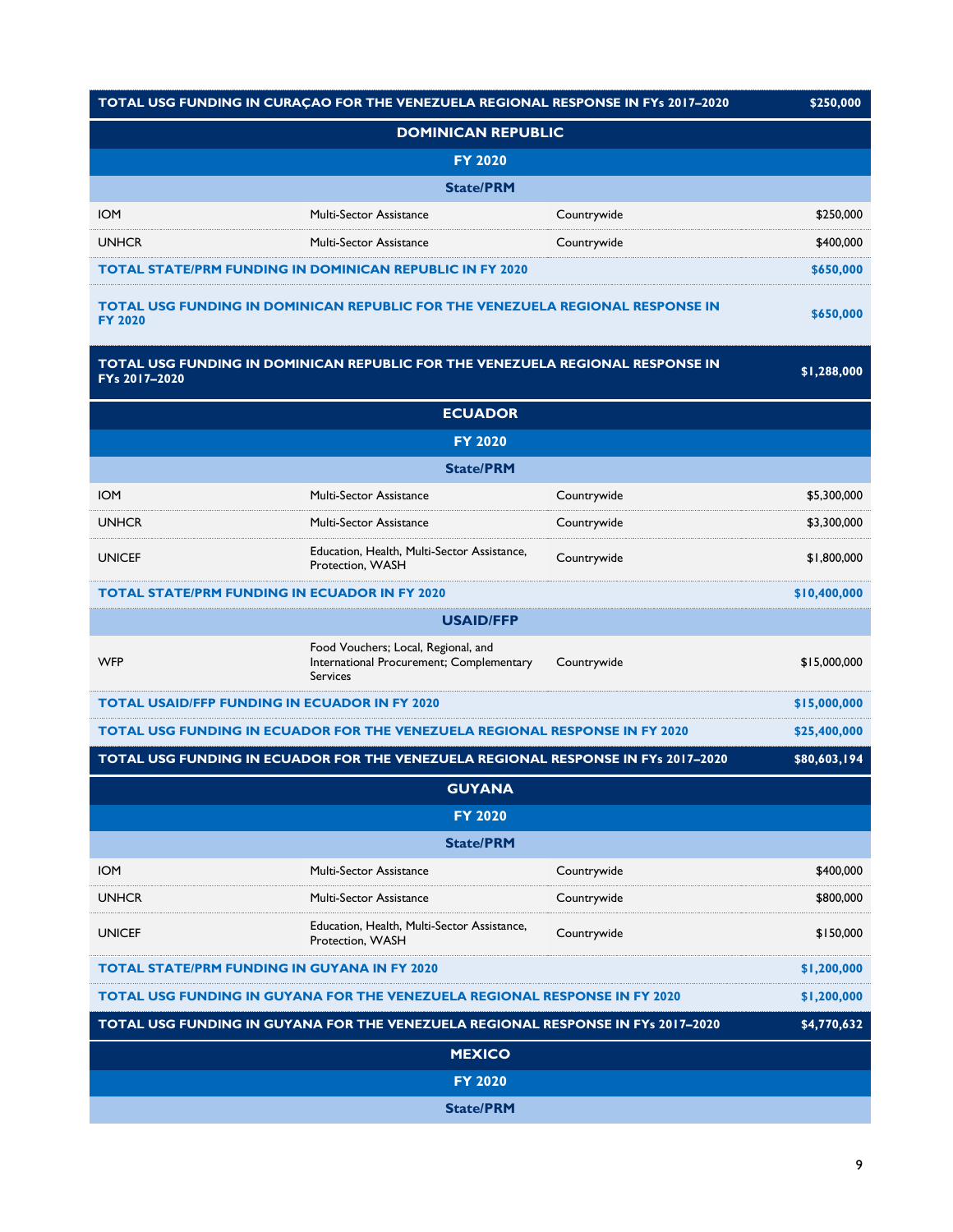| <b>IOM</b>                                                                          | <b>Multi-Sector Assistance</b>                                                    | Countrywide                                       | \$150,000   |
|-------------------------------------------------------------------------------------|-----------------------------------------------------------------------------------|---------------------------------------------------|-------------|
|                                                                                     | <b>TOTAL STATE/PRM FUNDING IN MEXICO IN FY 2020</b>                               |                                                   | \$150,000   |
| <b>TOTAL USG FUNDING IN MEXICO FOR THE VENEZUELA REGIONAL RESPONSE IN FY 2020</b>   |                                                                                   |                                                   | \$150,000   |
|                                                                                     | TOTAL USG FUNDING IN MEXICO FOR THE VENEZUELA REGIONAL RESPONSE IN FYs 2017-2020  |                                                   | \$1,517,000 |
|                                                                                     | <b>PANAMA</b>                                                                     |                                                   |             |
|                                                                                     | <b>FY 2020</b>                                                                    |                                                   |             |
|                                                                                     | <b>State/PRM</b>                                                                  |                                                   |             |
| <b>IOM</b>                                                                          | Multi-Sector Assistance                                                           | Countrywide                                       | \$125,000   |
| <b>UNHCR</b>                                                                        | Multi-Sector Assistance                                                           | Countrywide                                       | \$300,000   |
| <b>UNICEF</b>                                                                       | Education, Health, Multi-Sector Assistance,<br>Protection, WASH                   | Countrywide                                       | \$50,000    |
|                                                                                     | <b>TOTAL STATE/PRM FUNDING IN PANAMA IN FY 2020</b>                               |                                                   | \$475,000   |
|                                                                                     | <b>TOTAL USG FUNDING IN PANAMA FOR THE VENEZUELA REGIONAL RESPONSE IN FY 2020</b> |                                                   | \$475,000   |
|                                                                                     | TOTAL USG FUNDING IN PANAMA FOR THE VENEZUELA REGIONAL RESPONSE IN FYs 2017-2020  |                                                   | \$4,052,708 |
|                                                                                     | <b>PARAGUAY</b>                                                                   |                                                   |             |
|                                                                                     | <b>FY 2020</b>                                                                    |                                                   |             |
|                                                                                     | <b>State/PRM</b>                                                                  |                                                   |             |
| <b>IOM</b>                                                                          | <b>Multi-Sector Assistance</b>                                                    | Countrywide                                       | \$55,000    |
|                                                                                     | <b>TOTAL STATE/PRM FUNDING IN PARAGUAY IN FY 2020</b>                             |                                                   | \$55,000    |
| <b>TOTAL USG FUNDING IN PARAGUAY FOR THE VENEZUELA REGIONAL RESPONSE IN FY 2020</b> |                                                                                   |                                                   |             |
|                                                                                     |                                                                                   |                                                   | \$55,000    |
| 2020                                                                                | TOTAL USG FUNDING IN PARAGUAY FOR THE VENEZUELA REGIONAL RESPONSE IN FYS 2017-    |                                                   | \$195,000   |
|                                                                                     | <b>PERU</b>                                                                       |                                                   |             |
|                                                                                     | <b>FY 2020</b>                                                                    |                                                   |             |
|                                                                                     | <b>State/PRM</b>                                                                  |                                                   |             |
| <b>IOM</b>                                                                          | <b>Multi-Sector Assistance</b>                                                    | Countrywide                                       | \$2,800,000 |
| <b>UNHCR</b>                                                                        | <b>Multi-Sector Assistance</b>                                                    | Countrywide                                       | \$3,000,000 |
| <b>UNICEF</b>                                                                       | Education, Health, Multi-Sector Assistance,<br>Protection, WASH                   | Countrywide                                       | \$300,000   |
|                                                                                     | <b>TOTAL STATE/PRM FUNDING IN PERU IN FY 2020</b>                                 |                                                   | \$6,100,000 |
|                                                                                     | <b>USAID/FFP</b>                                                                  |                                                   |             |
| <b>SCF</b>                                                                          | Cash Transfers for Food, Complementary<br><b>Services</b>                         | Arequipa, La Libertad,<br>Lambayeque, Lima, Piura | \$1,727,987 |
| <b>World Vision</b>                                                                 | Cash Transfers for Food; Local, Regional,<br>and International Procurement        | La Libertad, Lima, Tacna, Tumbes                  | \$5,000,000 |
| <b>TOTAL USAID/FFP FUNDING IN PERU IN FY 2020</b>                                   |                                                                                   |                                                   | \$6,727,987 |
|                                                                                     | <b>USAID/OFDA</b>                                                                 |                                                   |             |
| <b>SCF</b>                                                                          | HCIM, MPCA, Protection                                                            | Arequipa, La Libertad,<br>Lambayeque, Lima, Piura | \$1,272,013 |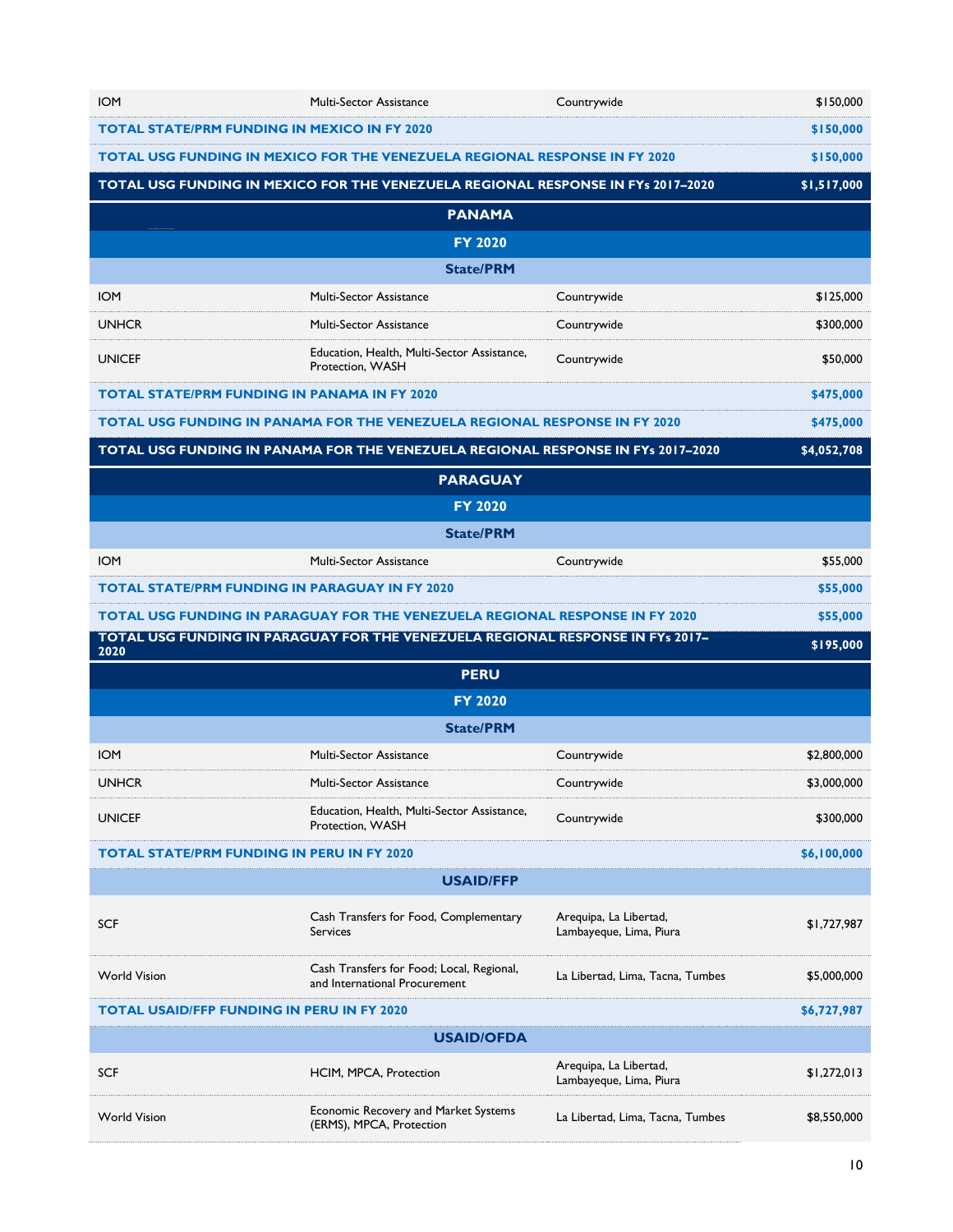|                                                                                 | Program Support                                                                      | Countrywide  | \$6,801      |  |
|---------------------------------------------------------------------------------|--------------------------------------------------------------------------------------|--------------|--------------|--|
| <b>TOTAL USAID/OFDA FUNDING IN PERU IN FY 2020</b>                              |                                                                                      |              | \$9,828,814  |  |
| <b>TOTAL USG FUNDING IN PERU FOR THE VENEZUELA REGIONAL RESPONSE IN FY 2020</b> |                                                                                      | \$22,656,801 |              |  |
| TOTAL USG FUNDING IN PERU FOR THE VENEZUELA REGIONAL RESPONSE IN FYS 2017-2020  |                                                                                      | \$58,583,706 |              |  |
|                                                                                 | <b>TRINIDAD AND TOBAGO</b>                                                           |              |              |  |
|                                                                                 | <b>FY 2020</b>                                                                       |              |              |  |
|                                                                                 | <b>State/PRM</b>                                                                     |              |              |  |
| <b>IOM</b>                                                                      | <b>Multi-Sector Assistance</b>                                                       | Countrywide  | \$250,000    |  |
| <b>UNHCR</b>                                                                    | <b>Multi-Sector Assistance</b>                                                       | Countrywide  | \$700,000    |  |
| <b>UNICEF</b>                                                                   | Education, Health, Multi-Sector Assistance,<br>Protection, WASH                      | Countrywide  | \$50,000     |  |
|                                                                                 | <b>TOTAL STATE/PRM FUNDING IN TRINIDAD AND TOBAGO IN FY 2020</b>                     |              | \$1,000,000  |  |
| <b>IN FY 2020</b>                                                               | TOTAL USG FUNDING IN TRINIDAD AND TOBAGO FOR THE VENEZUELA REGIONAL RESPONSE         |              | \$1,000,000  |  |
| IN FYs 2017-2020                                                                | TOTAL USG FUNDING IN TRINIDAD AND TOBAGO FOR THE VENEZUELA REGIONAL RESPONSE         |              | \$6,632,629  |  |
|                                                                                 | <b>URUGUAY</b>                                                                       |              |              |  |
|                                                                                 | <b>FY 2020</b>                                                                       |              |              |  |
|                                                                                 | <b>State/PRM</b>                                                                     |              |              |  |
| <b>IOM</b>                                                                      | <b>Multi-Sector Assistance</b>                                                       | Countrywide  | \$200,000    |  |
| <b>TOTAL STATE/PRM FUNDING IN URUGUAY IN FY 2020</b>                            |                                                                                      |              | \$200,000    |  |
|                                                                                 | <b>TOTAL USG FUNDING IN URUGUAY FOR THE VENEZUELA REGIONAL RESPONSE IN FY 2020</b>   |              | \$200,000    |  |
|                                                                                 | TOTAL USG FUNDING IN URUGUAY FOR THE VENEZUELA REGIONAL RESPONSE IN FYs 2017-2020    |              | \$1,030,000  |  |
|                                                                                 | <b>VENEZUELA</b>                                                                     |              |              |  |
| <b>FY 2020</b>                                                                  |                                                                                      |              |              |  |
|                                                                                 | <b>State/PRM</b>                                                                     |              |              |  |
| Implementing Partners (IPs)                                                     | Multi-Sector Assistance                                                              | Countrywide  | \$7,000,000  |  |
| <b>TOTAL STATE/PRM FUNDING IN VENEZUELA IN FY 2020</b>                          |                                                                                      |              | \$7,000,000  |  |
|                                                                                 | <b>USAID/FFP</b>                                                                     |              |              |  |
| <b>IPs</b>                                                                      | <b>Emergency Food Assistance</b>                                                     | Countrywide  | \$4,925,438  |  |
| <b>TOTAL USAID/FFP FUNDING IN VENEZUELA IN FY 2020</b>                          |                                                                                      |              | \$4,925,438  |  |
|                                                                                 | <b>USAID/OFDA</b>                                                                    |              |              |  |
| <b>IPs</b>                                                                      | Nutrition, Protection, WASH                                                          | Countrywide  | \$8,198,770  |  |
|                                                                                 | Logistics and Program Support                                                        | Countrywide  | \$14,123     |  |
| <b>TOTAL USAID/OFDA FUNDING IN VENEZUELA IN FY 2020</b>                         |                                                                                      |              | \$8,212,893  |  |
|                                                                                 | <b>TOTAL USG FUNDING IN VENEZUELA FOR THE VENEZUELA REGIONAL RESPONSE IN FY 2020</b> |              | \$20,138,331 |  |
| 2020                                                                            | TOTAL USG FUNDING IN VENEZUELA FOR THE VENEZUELA REGIONAL RESPONSE IN FYS 2018-      |              | \$76,161,971 |  |